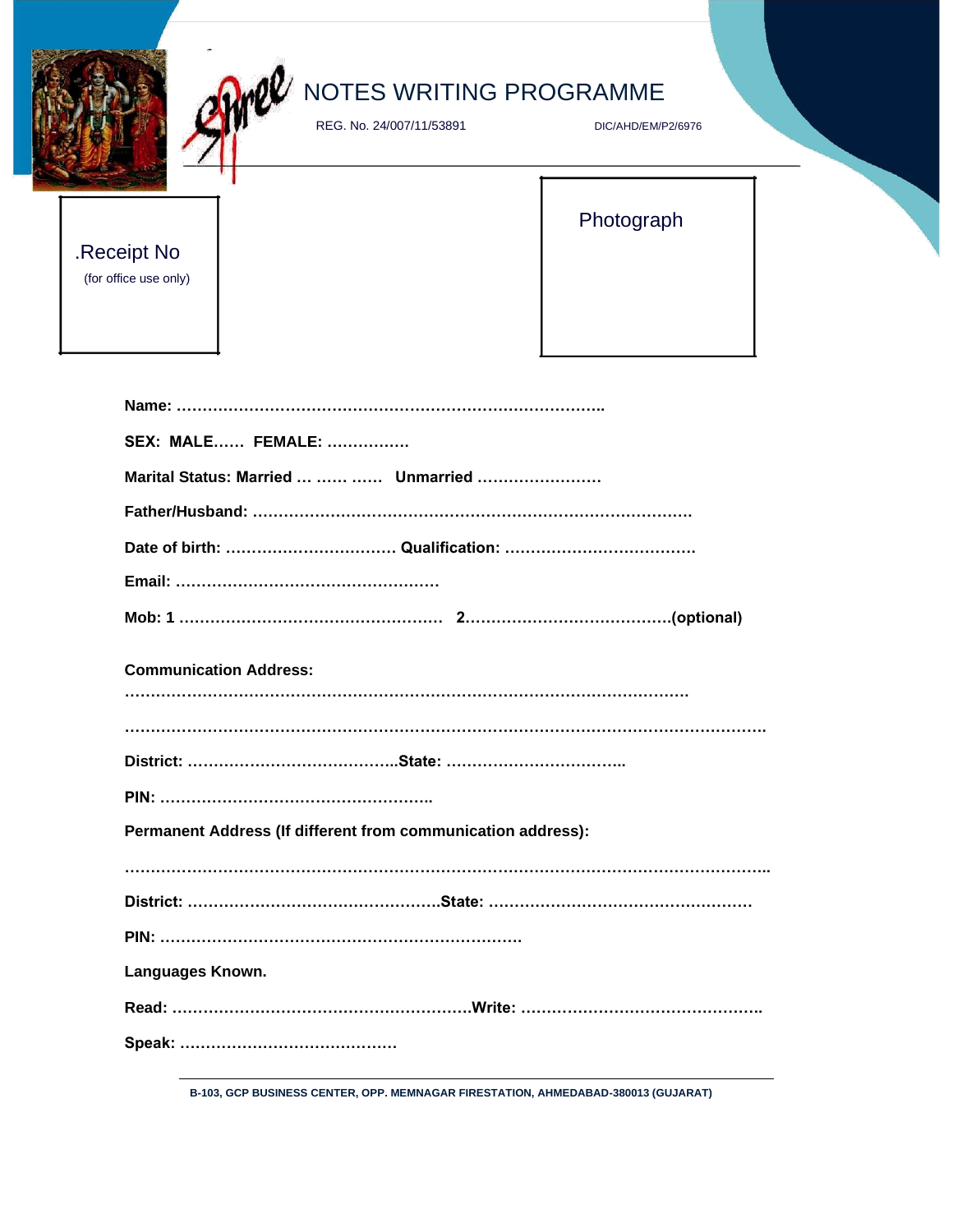### **Payment details**

I have paid security amount (fully-refundable with first salary) by IMPS/UPI/Online transfer/Cash/Cheque/DD (Tick). E-wallet……….. (write e-wallet name such as PhonePe, payTm, AmazonPay, Ola money…etc.)

\*Cash should not be deposited in the office.

This is very important section. Please fill your payout details correctly. Your payment will be made by the mode you choose here.

I want my payment through DD/CHECK/ONLINE TRANSFER/UPI/ewallet (tick one) For online transfer: A/c holder: A/c no....................................Bank.............................IFSC: ............... Branch address: ................................................................... A/c type: Savings/Current For e-wallet: (wallet id/mobile no or you can attach your QR code to the mail while submitting form.) UPI address (To get payment through UPI):

## NOTE: Fill up the form without altering anything.

**Terms:**

- **1. This enrolment form is only for NOTES WRITING PROGRAM.**
- **2. You need to submit recent passport photo and photo ID proof (Aadhar card/DL/Voter ID/Passport).**
- **3. Minimum age requirement of applicant is 13 years and maximum age limit is 75 yrs.**

**I have read everything completely and fully agree to above terms of the company (SHREE SHREEPATI INTERNATIONAL). Address and the other details given by me is correct.**

**Date: ……………… Registrant Authorised Signatory.**

**……………………………**

**(This is an online form, hence writing your complete name is considered as electronic signature.)**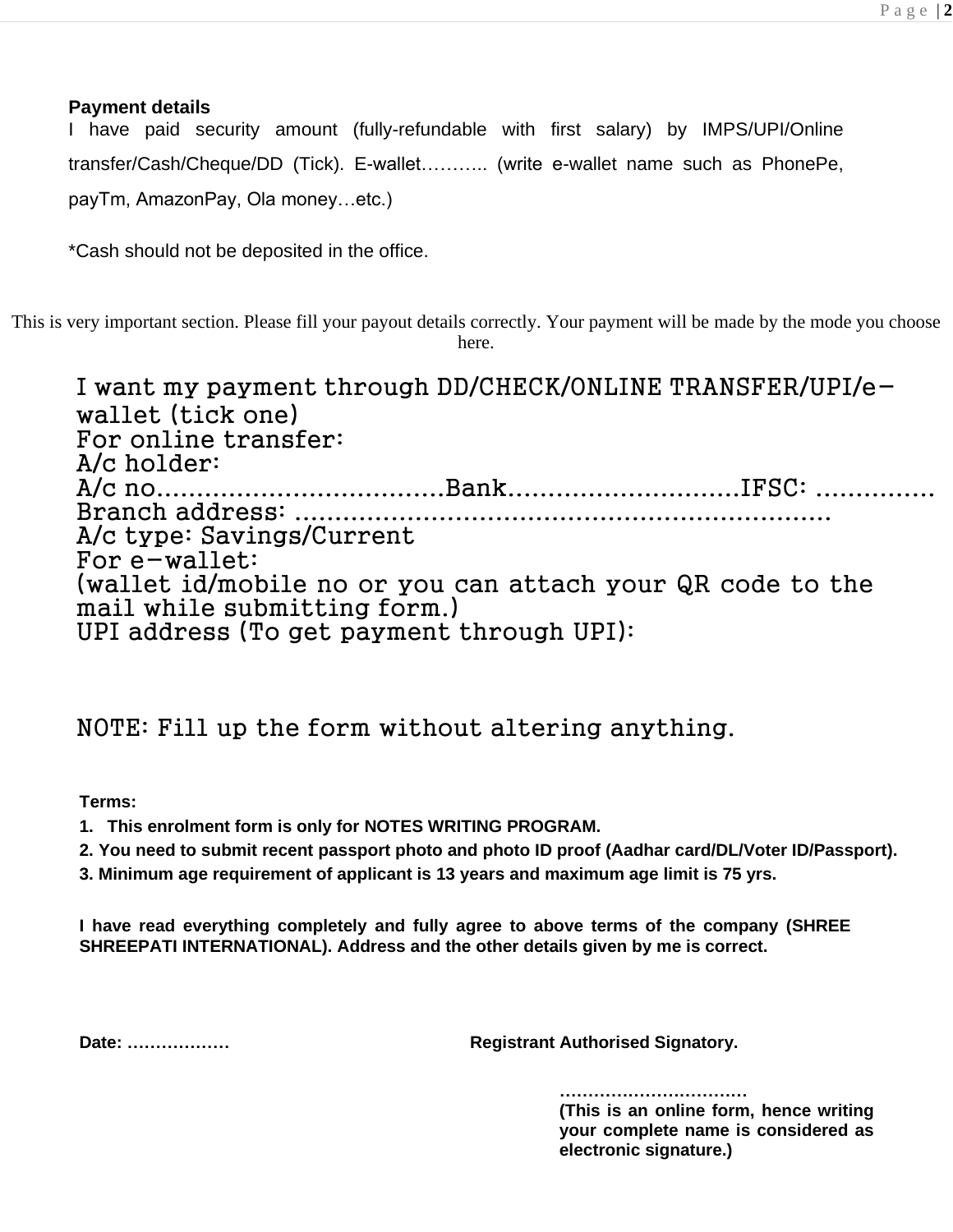# **Important notice.**

#### **Member's guide (Not mandatory to print/submit this page)**

- **1.** You can fill up this form either offline or online. To fill form online go to [https://docs.google.com/forms/d/e/1FAIpQLScss8cK9pwFAGDNYupgi6LH7viVR65mivoYGgQm3l](https://docs.google.com/forms/d/e/1FAIpQLScss8cK9pwFAGDNYupgi6LH7viVR65mivoYGgQm3lDWauJNLw/viewform?usp=sf_link) [DWauJNLw/viewform?usp=sf\\_link](https://docs.google.com/forms/d/e/1FAIpQLScss8cK9pwFAGDNYupgi6LH7viVR65mivoYGgQm3lDWauJNLw/viewform?usp=sf_link)
- **2.** If you are not comfortable with online method then fill up in your device offline and submit to email id [\(support@noteswriting.in\)](mailto:support@noteswriting.in). You must have WORD editor or PDF editor app installed in your device. Or you can take print out of the same, fill up, scan and submit to same email id. Online submission results in fast processing of your project. If you are using WORD file to fill up form in your device then remove all dots (……………..) and fill.
- **3.** Use only capital letters if you are using print method of filing application.
- **4.** However you can also submit form through courier/post but processing time will be 30-45 days.
- **5.** Email id and mobile number filled in this application form should be used to submit the form, for future conversations and after registration help.
- **6.** Maximum of one email ID and two mobile numbers can be used.
- **7.** For online submissions: You will get confirmation mail within 3 working days after submission. Within 7-10 working days your project will be dispatched and tracking details will be mailed to you. Our working timing in this division is Mon – Fri. So days and timing will be counted accordingly. Please allow us to work smoothly rather than calling us repeatedly. We work on each enrolment without delay.
- **8.** You can change your contact details including address, email id, phone number…. any time just by sending mail from your registered email id. It will take min 10 days to come into effect.
- **9.** We do not charge joining fee. But you have to pay security deposit. Security deposit is mandatory for work from home jobs. It is taken for security of project materials/manuals/legal papers which are sent to you by courier/post and full amount is refundable with your first payout. Complete legal proof of your deposit will be sent to you.
- **10.** Security deposit is **RS 13,999/-.**
- **11.** Security deposit can be paid by IMPS/NEFT/UPI/e-Wallet. IMPS is fastest and safest way to pay. You can also deposit DD/CHEQUE/CASH to nearest Indian Bank branch. You can also pay via e-wallet by choosing IMPS bank transfer option and entering our bank details there. If you are submitting form through post/courier you can send DD/CHEQUE or you can pay online, as per your convenience.

```
12. Account details:
```
Bank: INDIAN BANK, Branch: Drive-in, Ahmedabad. A/c holder: SHREE SHREEPATI INTERNATIONAL Type: Current account.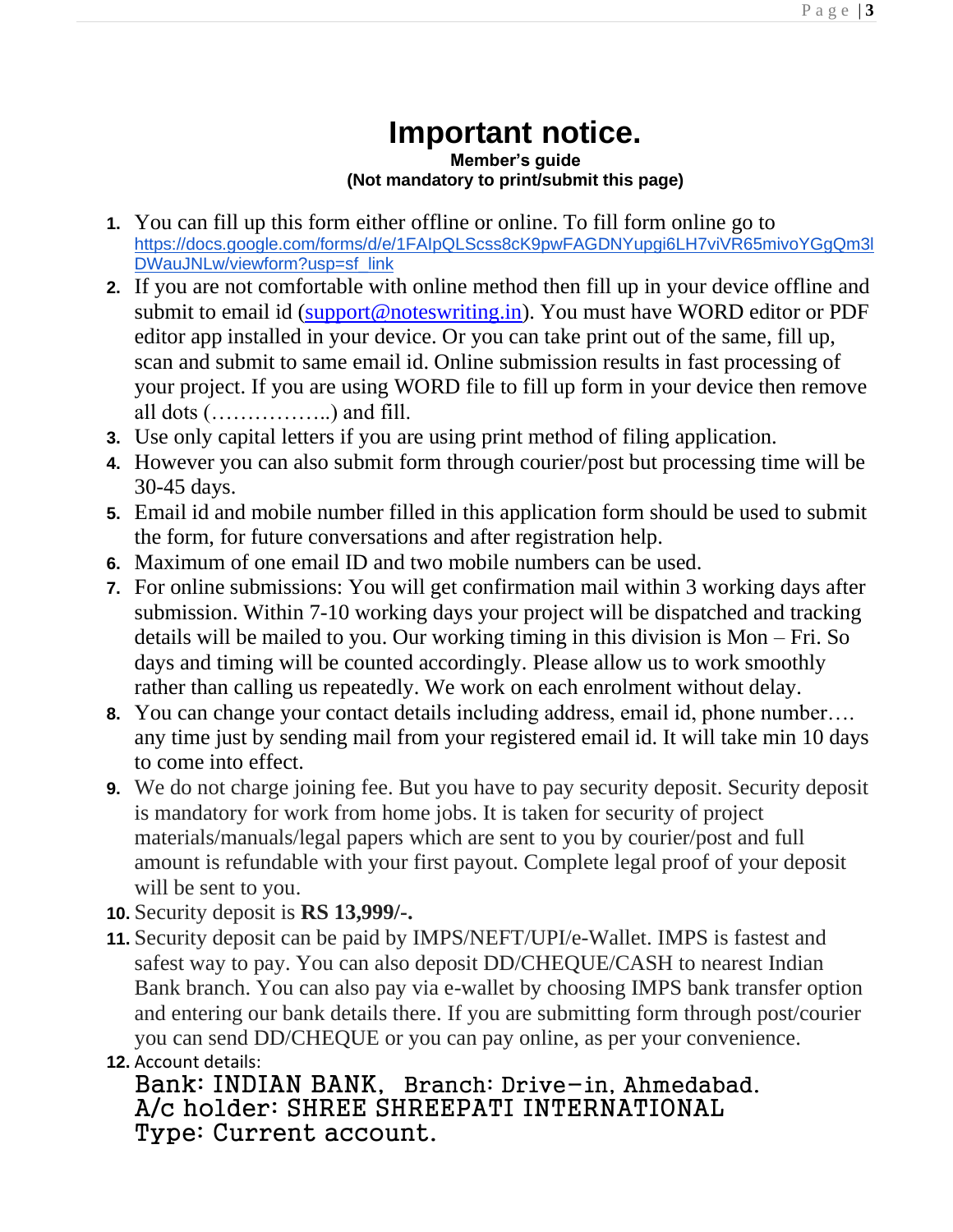### A/C No. 6118281532 IFSC: IDIB000D051 MICR : 380019010

**13.** QR CODE : Scan QR Code or enter UPI ID : bharatpe09894618960@yesbankltd



- **14.** Proof of security deposit must be attached along with application form. It can be PDF file, screenshot of message received from bank/wallet or slip provided by bank, any one.
- **15.** You can either paste recent photo in form or you can attach to the mail.
- **16.** Please send all documents 1. Application form 2. ID proof 3. Photo (if not pasted in form) 4. Security deposit proof in single mail. Don't send these docs separately.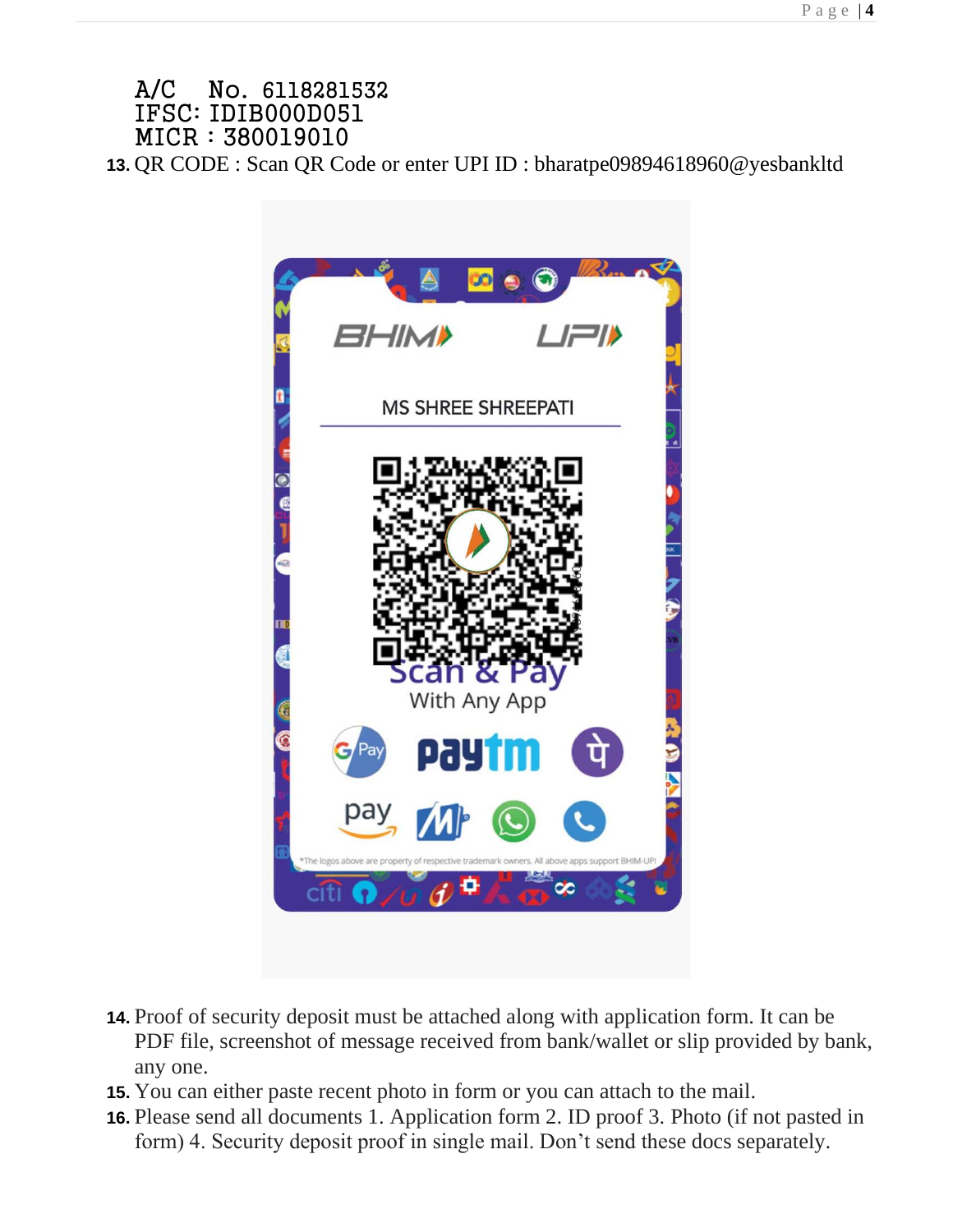- **17.** You can temporary/permanently stop work by sending mail. Temporary stop of the work can be resumed by sending mail whenever you wish to resume.
- **18.** One person can take as many membership as he wants. There is no restriction. Discounts and extra earning features are available for more than one membership.
- **19.** No need to submit more than one application form if you are taking more than one membership with same name. If name of registrants is different than separate form should be submitted. In both cases security deposit can be paid in single instant or more than one instants but same day. Project won't be sent until full deposit amount has been received.
- **20.** You have to choose your pay out mode to receive salary and fill up correct details. Salary will be credited/sent to you as per your chosen option. Pay out details can be yours, your relatives, company, friends….any.
- **21.** If you are taking group registration following discount will be applied :

For 2-5 membership : 20% For up to 10 membership: 25% For 11-20 membership : 30% For 20+ membership : 45%

**22.** Bonus will be applied to your earning i.e you will get more earning

| For 2-5 membership                                             | : Project salary $+10\%$ extra earning |
|----------------------------------------------------------------|----------------------------------------|
| For up to 10 membership: Project salary $+ 15\%$ extra earning |                                        |
| For 11-20 membership                                           | : Project salary $+20\%$ extra earning |
| For $20+$ membership                                           | : Project salary $+25%$ extra earning  |

**23.** Procedure to submit docs for group registration:

There are various options to submit your docs for group registration. You can follow any as per your convenience. You must mention option number a, b, c or d in the subject line of the mail. For example: Option a. ……instruction given in option

- a. If you have opted for group registration, want all the projects to be sent individually either at same address or different, and also all members wish to submit docs individually then make a secret code on your own for example MTR15, CCF, 8956…etc. Write this code in the subject line of your email while submitting docs. All users can submit form separately with same code. It is applicable for both online/offline forms.
- b. If you are taking group registration and want all the projects in single name and at single address, just submit all the docs in single instance and mention number of IDs in the subject line of the mail. For example : Application for 30 IDs